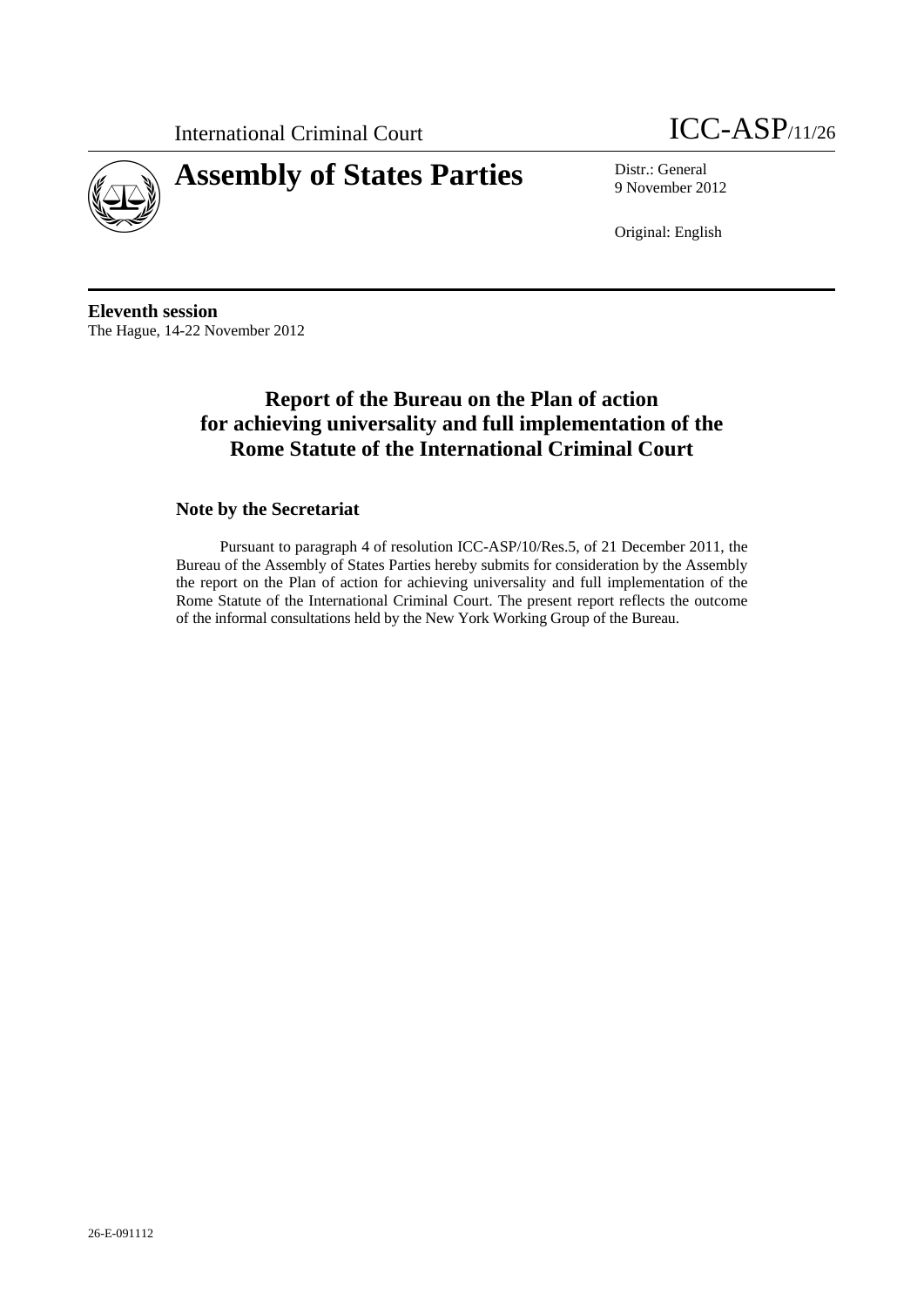# **I. Introduction**

1. At its fifth session, the Assembly of States Parties adopted, by consensus, the Plan of action of the Assembly of States Parties for achieving universality and full implementation of the Rome Statute of the International Criminal Court (hereinafter "the Plan of action"). $<sup>1</sup>$ </sup>

2. At its tenth session, the Assembly of States Parties (hereinafter "the Assembly") welcomed the report of the Bureau on the implementation of the Plan of action,<sup>2</sup> endorsed the recommendations contained therein and requested the Bureau to continue to monitor the implementation of the Plan and to report thereon to the Assembly during its eleventh session.<sup>3</sup>

3. At its tenth meeting, on 10 April 2012, the Bureau of the Assembly appointed Ms. Cristina Mezdrea (Romania) as facilitator for the Plan of action.

4. The Plan of action calls upon States Parties to proactively promote the universality and full implementation of the Rome Statute through bilateral and regional relationships by, *inter alia*, convening and supporting seminars and other events, disseminating information about the Court, providing technical and financial assistance to States wishing to become party to the Rome Statute, providing information to the Secretariat of the Assembly (hereinafter "the Secretariat") and cooperating with the Court. Furthermore, the Plan of action calls upon the Secretariat to support States in their efforts to promote universality and full implementation of the Statute by acting as a focal point for information exchange, within existing resources, including by collecting and ensuring dissemination of such information. It also requires the Assembly, through its Bureau, to keep the Plan of action under review.

5. The Plan of action has been under consideration by the New York Working Group of the Bureau in order to keep delegates, Court officials, members of civil society and other interested parties based in the Netherlands up to date on the progress in the discussions on the Plan of action and to receive their suggestions, comments and recommendations.

# **II. Updates on efforts to promote universality and full implementation of the Rome Statute**

## **A. Updates on informal consultations**

6. The facilitator continued the practice of informal consultations with numerous actors in different fora. On 5 October 2012, the facilitator held one open informal meeting in New York. Representatives of the States Parties and of the States not party to the Rome Statute, as well as members of the Secretariat of the Assembly, the international organizations, the Court and the civil society were invited to participate in the deliberations, with a view to involving as many interested actors as possible. This broad participation contributes to the achievement of both objectives of the Plan of action: universality and full implementation of the Rome Statute.

7. The informal consultations focused on the mandate and programme of work of the facilitator, the status of the ratification and implementation of the Rome Statute, the content of the Plan of action and the progress achieved since the adoption of the Plan. Following findings of the previous report on the Plan of action, the facilitator drew attention to the status of ratifications of the Agreement on Privileges and Immunities of the ICC (APIC) and encouraged States, in particular signatories, to take steps to ratify it. Latest developments, efforts and pledges by States in ratifying the amendments of the Rome Statute were mentioned. The facilitator recalled the annual note verbale<sup>4</sup> of the Secretariat

*<sup>1</sup> Official Records of the Assembly of States Parties to the Rome Statute of the International Criminal Court, Fifth session, The Hague, 23 November - 1 December 2006* (ICC-ASP/5/32), part III, ICC-ASP/5/Res.3, para. 2, and annex I.

 $2$  ICC-ASP/9/21.

<sup>3</sup>  *Official Records ... Tenth Session ... 2011* (ICC-ASP/10/20), vol. I, part III, ICC-ASP10/Res.5, para.4.

<sup>4</sup> ICC-ASP/11/SP/PA/12, dated 26 June 2012.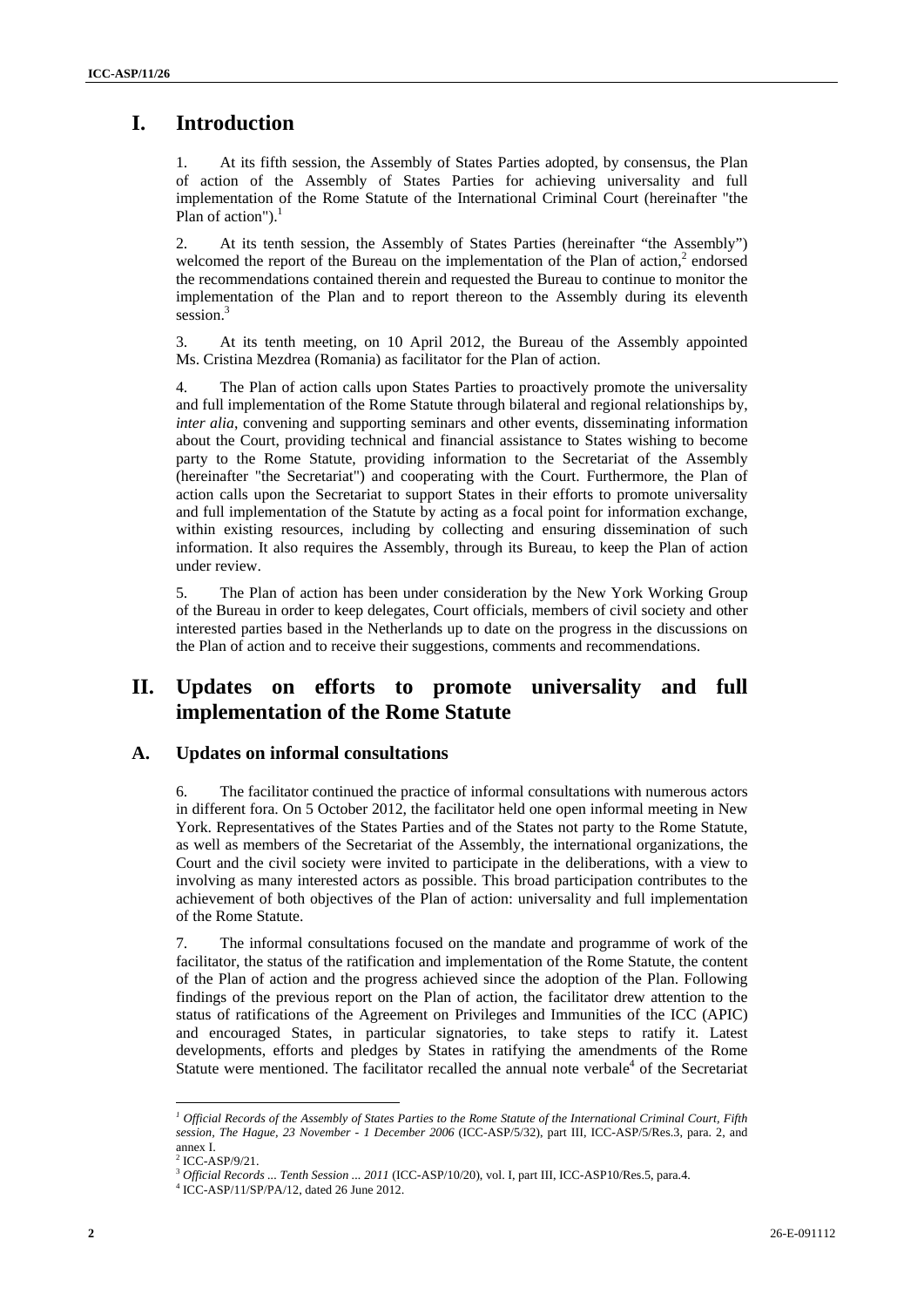requesting States to provide information on actions undertaken to promote the ratification and full implementation of the Rome Statute, and emphasized that the rate of response had been low. In 2012 only 18 States Parties<sup>5</sup> responded. She encouraged all States Parties that had not yet done so to provide the requested information.

In addition to the open informal meeting, the facilitator held bilateral consultations with representatives of States, members of civil society, international organizations and the Secretariat.

9. No amendments to the provisions of the current Plan of action were suggested during the reporting period.

#### **B. Updates on official meetings**

10. Through high-level meetings and correspondence, the President of the Court engaged with tens of non-States Parties and encouraged their active consideration of the Rome Statute membership by raising awareness of the benefits and practical considerations of joining the ICC and clarifying misconceptions.

11. The President of the Court furthermore increased the coordination of universality efforts with the President of the Assembly, regional organizations, civil society organizations and States Parties, promoting an active exchange of information and referring queries and requests for assistance to actors best placed to respond. In this spirit, with the support of Australia, New Zealand and the Commonwealth Secretariat, the Court's principals participated in a round table meeting with Pacific Island States to discuss ratification and implementation of the Rome Statute in the region.

12. The universality efforts of the President of the Assembly included a visit to Cairo (Egypt) and Rabat (Morocco), where she met with leading parliamentarians, government officials, officials of the League of Arab States and civil society actors. In Rabat, the President took part in parliamentary consultations, organized by the Parliament of Morocco and Parliamentarians for Global Actions, which brought together parliamentarians from the entire region.

13. The President of the Assembly dedicated the United Nations General Assembly ministerial week to universality meetings with ministers of foreign affairs of Bahamas, Cote d'Ivoire, the Federated States of Micronesia, Jamaica, Monaco, Mozambique, Papua New Guinea, Somalia and South Sudan, the deputy foreign minister of Egypt and the Minister of Justice of Ukraine.

### **C. Seminar series**

14. The previous facilitator indicated that Romania and the Secretariat of the Assembly had co-organized a panel discussion about the*"Plan of action on universality of the Rome Statute and implementing legislation: developments and resources"* during the tenth session of the Assembly. The President of the Court and the representatives of Trinidad and Tobago, the Commonwealth Secretariat, the International Committee for the Red Cross and Parliamentarians for Global Actions addressed the challenges of the universal ratification and implementation of the Rome Statute with a focus on the impact of the recently finalized model-law for common law countries. They emphasized that the model-law is accompanied by a guide of minimum requirements in regulating the principles of complementarity and cooperation with the ICC that States could adapt to the needs of the national legislation. Several speakers showed that one of the key challenges remains the need for strengthening the institutional capacity of States, in particular the professional training of magistrates and other Government officials. Some speakers pointed at the continuation of coordinating efforts to promote universality together with other rule of law - related processes, and called for a dynamic implementation of the Plan of action.

15. Australia, New Zealand and the Commonwealth Secretariat have continued efforts to support small Pacific Island States in achieving ratification and implementation of the

<sup>5</sup> Albania, Australia, Burkina Faso, Chad, Colombia, Croatia, Ecuador, France, Germany, Greece, Italy, Lithuania, Malta, Mauritius, New Zealand, Samoa, Suriname and Zambia.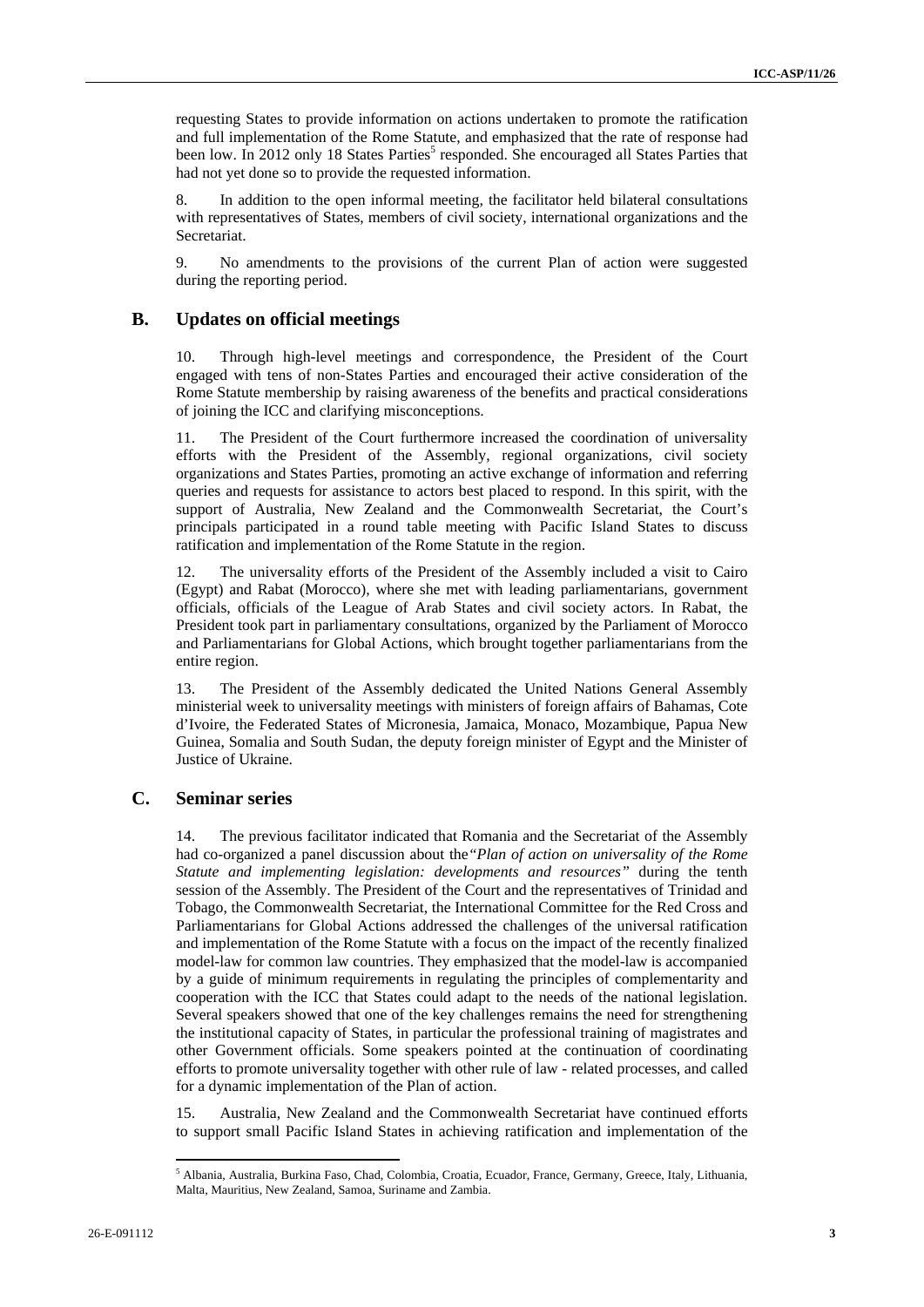Rome Statute by hosting the Pacific Outreach Round Table in Sidney, on 16 February 2012. The President, the Prosecutor and the Registrar of the ICC, as well as the President of the Assembly delivered key messages and engaged substantively in the debates. The President of the Assembly followed up her participation in this seminar with a series of meetings with the representatives of Pacific States in New York. According to the report prepared by the organizers, the event was attended by representatives of States Parties and not Parties to the Rome Statute from the Pacific region which gave the opportunity to both provide information to assist Pacific States in their consideration of the accession and/or the development and adoption of implementing legislation, and to learn more about Pacific States' views on the Rome Statute system, as well as the challenges they face in considering accession and implementation. The aim of the co-hosts of the Round Table was to see what more can be done to address the status of the Pacific as one of the most underrepresented regions under the Rome Statute. The outcome report is available on the ICC website dedicated to the  $10<sup>th</sup>$  anniversary of the Rome Statute. The event will be followed by a Round Table in New York.

16. Several events during 2012 were dedicated to raise awareness and better understanding of the amendments to the Rome Statute agreed in Kampala in 2010. Leading efforts have been carried on by Liechtenstein in promoting the ratification and implementation of the agreements by organizing workshops and discussion events with a wide range of stakeholders' participation. Discussions showed commitment from States Parties to ratify the Kampala amendments, and concrete pledges in this respect from several States were welcomed. Belgium actively engaged in this area as well, and held, in June 2012, an international workshop entitled "From Rome to Kampala", essentially devoted to the first two amendments of the Rome Statute adopted in Kampala, and their ratification process by States Parties.

17. In the context of celebrating this year the  $10<sup>th</sup>$  anniversary of the Rome Statute, France, Germany, Netherlands, Spain, United Kingdom and other States indicated that hosted events to commemorate and discuss challenges and ways ahead of the ICC engaging also non-States Parties, academia, and civil society. Details of the respective events are posted on the ICC website dedicated to the 10<sup>th</sup> anniversary of the Rome Statute.

#### **D. Pledges, assistance and cooperation**

18. On the occasion of the High Level Meeting on the Rule of Law at national and international levels, organized under the auspices of the United Nations General Assembly, on 24 September 2012, fourteen States Parties<sup>6</sup> and the European Union have pledged orally and/or in writing to support the ICC and its universality. The concrete pledges were dedicated to promote the ratification and implementation of the Rome Statute and the Kampala amendments, to promote the complementarity principle, to support awareness activities, including in joint projects with civil society, to offer assistance, including legal expertise, to States.

19. The Prime Minister of Haiti pledged during the same event the intention to ratify the Rome Statute and several human rights related international conventions. The announcement was welcomed by several States Parties and the European Union, including during the open debate of the United Nations Security Council held on 17 October 2012.

20. The United Nations Human Rights Council continued to make recommendations related to the ICC, in particular on the ratification of the Rome Statute, Kampala amendments and the APIC, during the last session of the Universal Periodic Review, held in May and June 2012, when the non-States Parties in focus were Algeria, Bahrain, India, Indonesia and Morocco. The next review session (October and November 2012) focuses on three non-States Parties: Pakistan, Sri Lanka and Ukraine. Many States pledged on the ratification of human rights related international conventions and some of them, including Mauritania, followed up by recently ratifying the International Convention on enforced disappearance and the Optional Protocol to the Convention on torture. This could be a good basis to continue engaging them towards the ratification of the Rome Statute.

<sup>6</sup> Argentina, Austria, Costa Rica, Estonia, France, Georgia, Germany, Liechtenstein, Luxembourg, Netherlands, Nigeria, Slovenia, Sweden, Switzerland.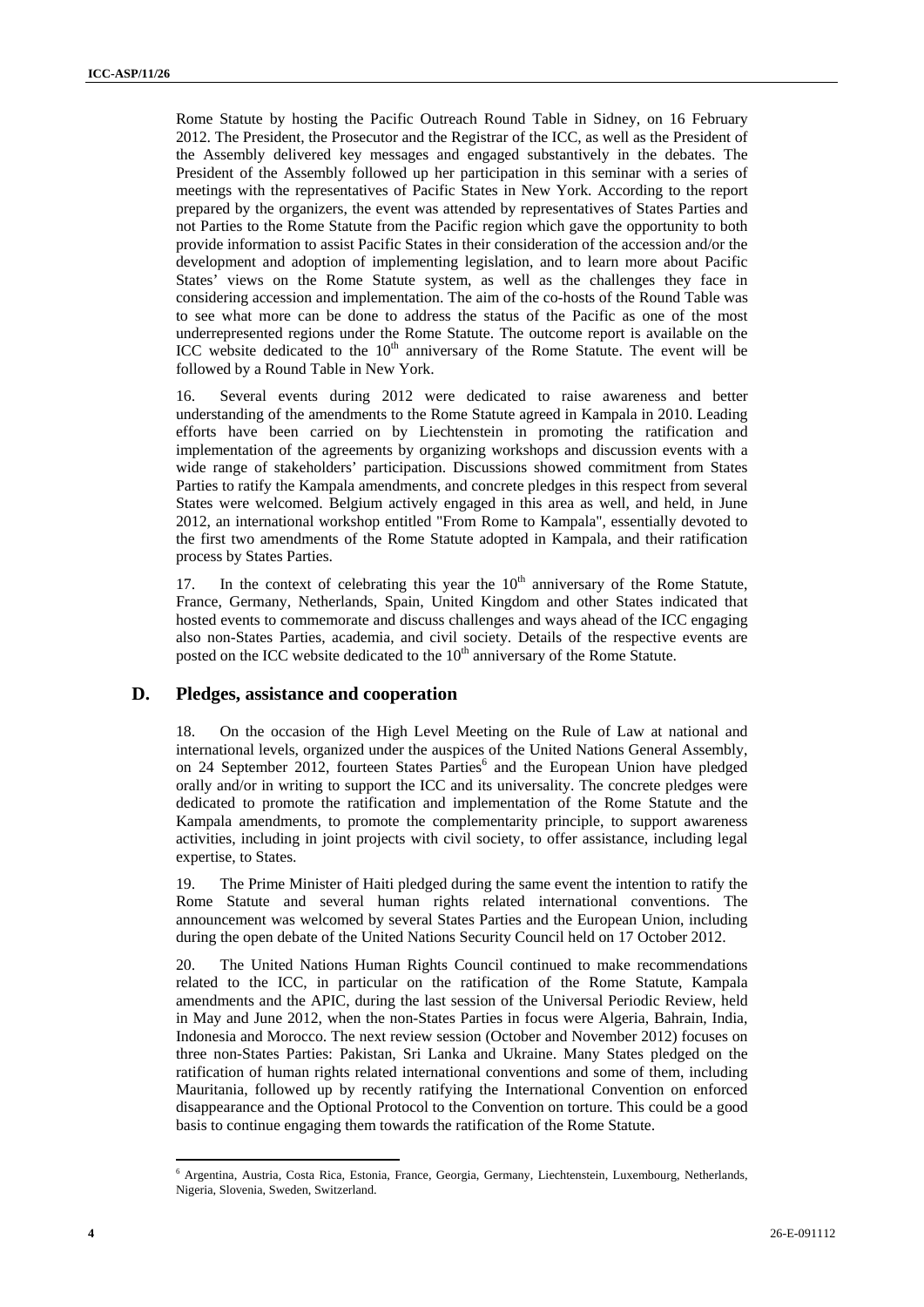21. The civil society plays a crucial role in the awareness-raising on the Court, the increased ratification of the Rome Statute, promoting the adoption of national implementing legislation, the complementarity principle and the principle of cooperation between the Court and States Parties. The NGOs continued their regional and countrybased approach in promoting the universality of the ICC. The Coalition for the ICC and the Parliamentarians for Global Action comprehensively informed about their activities.

22. In addition, the activities and the cooperation of international organizations merit mention.

23. The Commonwealth Secretariat continued its active role in supporting the Court throughout its membership. After adopting the model law aimed at implementing the Rome Statute within Commonwealth States and the practical guide to prosecuting the crimes under the Rome Statute<sup>7</sup>, they engaged in awareness activities with countries from the Caribbean and Pacific regions.

24. The European Union (EU) continues to include in its political dialogue with non-States Parties the universality of the ICC. The statements delivered by the EU High Representative addressed the ratification and implementation of the Rome Statute on various occasions during the reporting period. The EU is currently implementing the 2011 revised Action Plan to follow up on the Decision<sup>8</sup> on the International Criminal Court that contains concrete measures to support the universality and integrity of the Rome Statute aiming at: establishing the EU focal point for the Court within the European External Action Service; following-up constantly on the implementation of the ICC clauses in agreements with third countries; realizing regular bilateral demarches to encourage ratification of or accession to the Rome Statute and related instruments such as, in particular, the Agreement on Privileges and Immunities of the ICC; contributing with technical and financial means by mobilizing expertise, including from Member States and NGO's. Technical assistance could be provided through different channels: secondment and exchange programmes of experts, technical consultations between EU and target countries, EU development programmes, civil society activities funded by the EU and its Member States.

25. During the reporting period, the President of the Court and the Office of the ICC Prosecutor concluded cooperation instruments with the Organisation Internationale de la Francophonie (OIF) and the Inter-American Commission on Human Rights, respectively. The OIF is engaged in strengthening and developing cooperation in promoting international criminal law among the member and observer States<sup>9</sup>. The agreement between the ICC and the Inter-American Commission on Human Rights provides for exchange of information on decisions, resolutions, judgements, reports and documents that would allow both institutions to fulfil their mandates.

## **III. Findings and challenges**

26. During the reporting period, the membership of the ICC amounted to 121 with Guatemala ratifying the Rome Statute on 2 March 2012. The step was welcomed and commended by many stakeholders in the context of the  $10<sup>th</sup>$  anniversary of the Rome Statute and on the occasion of the ICC - related debate initiated by Guatemala in the UN Security Council on 17 October 2012.

27. The perspective of the ICC regional membership representation continues to be on focus and several highlights are worth mentioning. Only few States are missing for a full representation of the Central American region. In El Salvador various actors have intensified their appeal for ratification of the Rome Statute, but no visible steps have been made by the authorities. A good signal was received from Haiti with the Prime Minister pledging on 24 September 2012 the intention to ratify the Rome Statute and several human rights conventions. Despite that the African group is the most represented $10$  region in the

 $T$  http://www.icc-cpi.int/Menus/ICC/Legal+Texts+and+Tools.<br> $R$  ELL Council Decision 2011/168/CESB on 12 July 2011

<sup>&</sup>lt;sup>8</sup> EU Council Decision 2011/168/CFSP on 12 July 2011.

<sup>&</sup>lt;sup>9</sup> As of October 2012, 51 out of 75 member and observer States of the OIF are parties to the Rome Statute,

Vanuatu being the most recent one to join.

<sup>&</sup>lt;sup>10</sup> 33 out of 121 States Parties.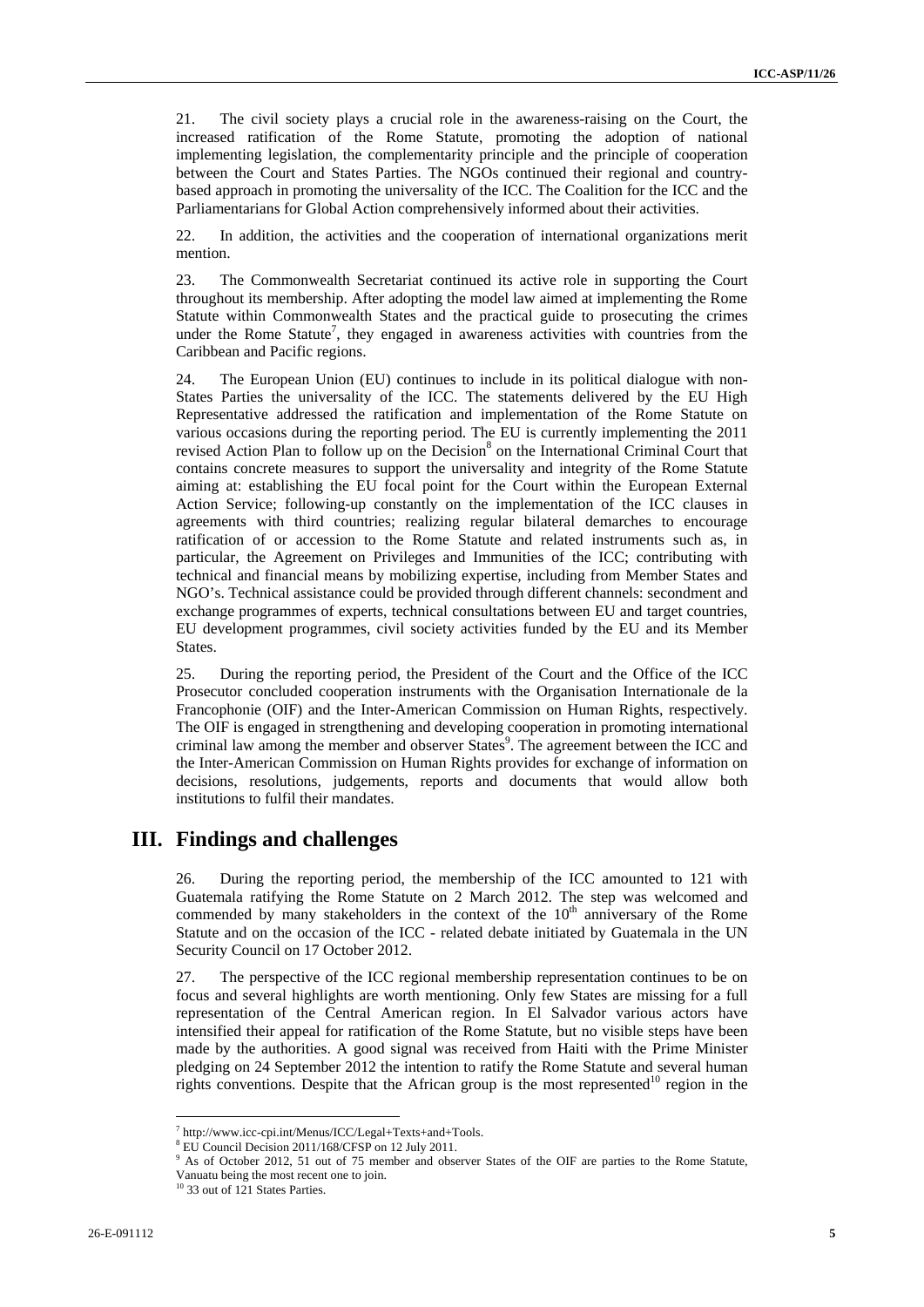ICC, there are still 21 States to become Party, out of which 12 are signatories of the Rome Statute. Egypt and Morocco are among the signatories and, in both countries, there is an ongoing debate concerning the ratification. On 26 September 2012, the Government of Côte d'Ivoire, signatory State, as well, has agreed on two bills in order to allow the ratification of the Rome Statute, which are now before Parliament to be adopted. The Asia-Pacific region remains the most underrepresented, and efforts by States Parties, international organizations and civil society were enhanced in order to promote better awareness and understanding of the Rome Statute and address challenges for its ratification and implementation. Among the Eastern European countries, Ukraine is signatory but not yet Party to the Rome Statute and the Presidents of the Court and of the Assembly engaged in dialogue with high rank officials of Ukraine in The Hague and New York respectively. The main impediment to the ratification by Ukraine remains the constitutional framework that needs adjustments to allow the Rome Statute provisions to be integrated domestically.

28. The process of ratification of the amendments to the Rome Statute adopted in Kampala was accomplished by Liechtenstein, Samoa and San Marino (only with respect to Article 8 amendment) during 2012. Positive and active engagements for ratification before 2017 were received from various countries during awareness campaigns and events led by Liechtenstein. At the informal consultations held in New York on 5 October 2012, the facilitator raised the issue of encouraging and supporting future States Parties to ratify jointly the Rome Statute and the Kampala amendments as part of the efforts to promote universality of the Rome Statute in its entirety.

29. The Agreement on Privileges and Immunities of the ICC (APIC) was ratified by Bosnia and Herzegovina and Switzerland in 2012. During informal consultations, the facilitator commended these two States and encouraged others, in particular signatories<sup>11</sup>, to ratify the APIC given the high importance of this agreement for the effective functioning of the Court.

30. This year's celebration of the  $10<sup>th</sup>$  anniversary of the Rome Statute provided an excellent context and opportunities for fruitful debates by representatives of States, academia and civil society on the evolution and the way ahead of the ICC. Many stakeholders continued to engage in sponsoring activities and events aimed at awareness raising and exchange of views and expertise linked to the main dimensions of the universality: ratification and implementation of the Rome Statute.

31. Based on the information provided during the reporting period, the key challenges towards universality that remain to be addressed are: legal difficulties in amending the Constitution or the national legislation in order to ratify the Rome Statute, political challenges that hinder the ratification process, lack of expertise and financial resources, and insufficient information on resources and activities relating to the ratification and implementation of the Rome Statute.

32. Besides fostering the political will, stakeholders could enhance their efforts in assisting current or future States Parties with similar legal systems by sharing with them legal expertise and practice. Pro-activeness by States Parties in identifying Parties-to-be and building partnerships with them was welcomed. As mentioned, efforts in this sense have been made bilaterally by States and jointly by regional organisations and civil society, but further activities are needed. One delegation suggested to initiate an informal network of legal advisers reaching out at regions in complementing efforts by civil society in the area of universality. It was also highlighted the need to include non-States Parties among participants in the prospective activities or to share with them the outcome with the intention to raise awareness and interest for future ratifications.

33. Given the objectives of the Plan of action, it was highlighted that the States Parties should endeavor to make the information widely available, including by providing the Secretariat with relevant information on the activities undertaken in promoting the universality and the full implementation of the Rome Statute.

<sup>&</sup>lt;sup>11</sup> 13 States are APIC signatories as of October 2012: Bahamas, Ghana, Guinea, Jamaica, Jordan, Madagascar, Mongolia, Peru, Senegal, Sierra Leone, Tanzania and Venezuela.